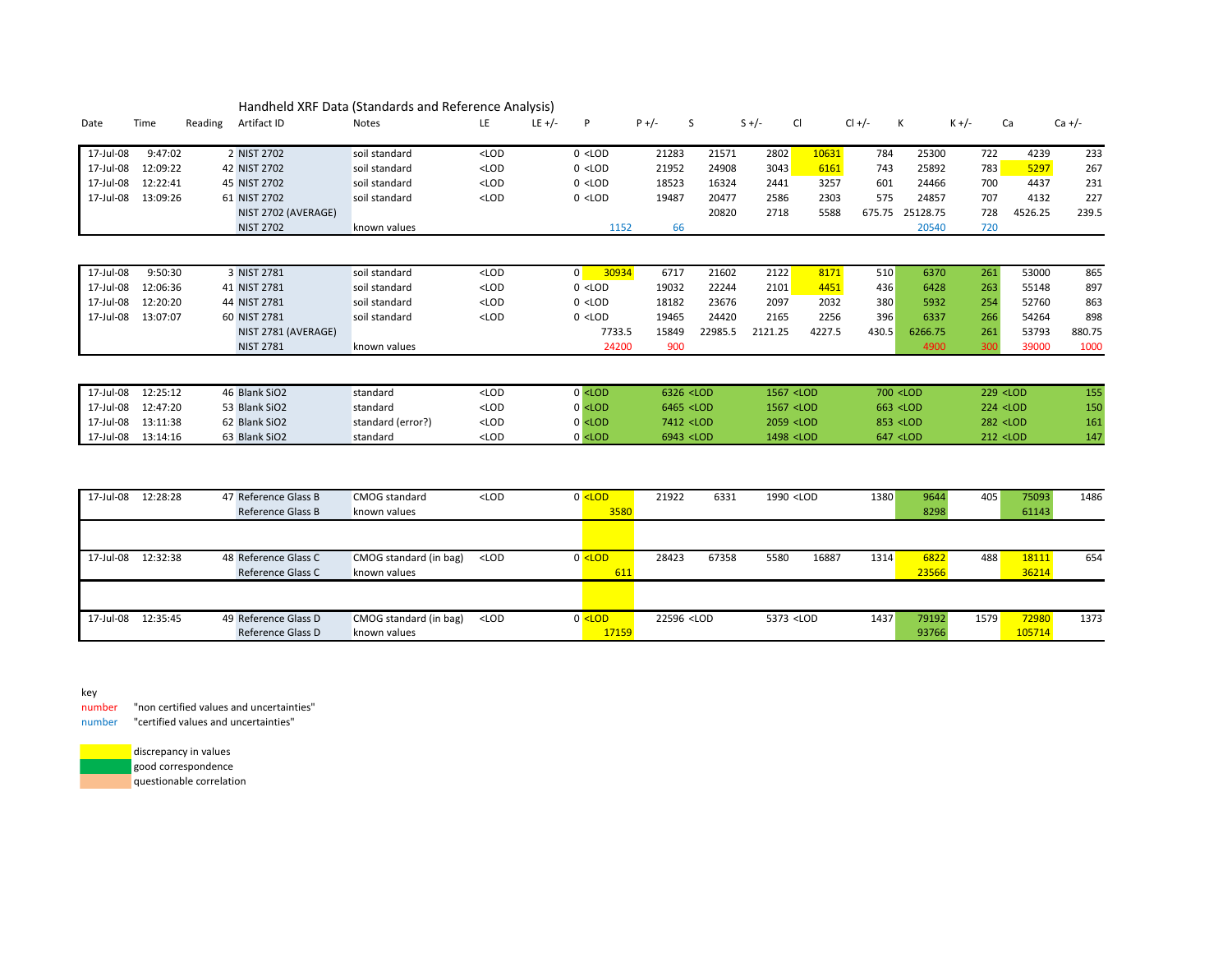| Τi             | Ti $+/-$ | Cr                                                                                                                                                                                                                                                                                                                                                                                                                                                                             | $Cr +/-$ | Mn                                                                                                                                                                                                                                                                                                                                                                                                                          |                | Mn +/- | Fe                                                                                                                                                                                                                                                                                                                                                            | $Fe +/-$                                                                                                                                                                                           | Co                                                                                                                                                                                                                                                                                                       | $Co +/-$ | Ni                                                                                                                                                                                                                                                  | $Ni +/-$   | Cu                                                                                                                                                                                             | $Cu +/-$ | Zn                                                                                                                                        | $2n +/-$                                                                     | As                                                                                   | As $+/-$<br>Se                              |                | Se $+/-$       |
|----------------|----------|--------------------------------------------------------------------------------------------------------------------------------------------------------------------------------------------------------------------------------------------------------------------------------------------------------------------------------------------------------------------------------------------------------------------------------------------------------------------------------|----------|-----------------------------------------------------------------------------------------------------------------------------------------------------------------------------------------------------------------------------------------------------------------------------------------------------------------------------------------------------------------------------------------------------------------------------|----------------|--------|---------------------------------------------------------------------------------------------------------------------------------------------------------------------------------------------------------------------------------------------------------------------------------------------------------------------------------------------------------------|----------------------------------------------------------------------------------------------------------------------------------------------------------------------------------------------------|----------------------------------------------------------------------------------------------------------------------------------------------------------------------------------------------------------------------------------------------------------------------------------------------------------|----------|-----------------------------------------------------------------------------------------------------------------------------------------------------------------------------------------------------------------------------------------------------|------------|------------------------------------------------------------------------------------------------------------------------------------------------------------------------------------------------|----------|-------------------------------------------------------------------------------------------------------------------------------------------|------------------------------------------------------------------------------|--------------------------------------------------------------------------------------|---------------------------------------------|----------------|----------------|
| 11530          | 353      | 318                                                                                                                                                                                                                                                                                                                                                                                                                                                                            |          | 23                                                                                                                                                                                                                                                                                                                                                                                                                          | 1725           | 48     | 88365                                                                                                                                                                                                                                                                                                                                                         | 1636                                                                                                                                                                                               | 463                                                                                                                                                                                                                                                                                                      |          | $123$ <lod< td=""><td>73</td><td>91</td><td>12</td><td>407</td><td>15</td><td>42</td><td></td><td>9</td><td><math>\overline{2}</math></td></lod<>                                                                                                   | 73         | 91                                                                                                                                                                                             | 12       | 407                                                                                                                                       | 15                                                                           | 42                                                                                   |                                             | 9              | $\overline{2}$ |
| 11622          | 379      | 374                                                                                                                                                                                                                                                                                                                                                                                                                                                                            |          | 25                                                                                                                                                                                                                                                                                                                                                                                                                          | 1745           | 51     | 89108                                                                                                                                                                                                                                                                                                                                                         | 1762 <lod< td=""><td></td><td></td><td>391 <lod< td=""><td>81</td><td>83</td><td>12</td><td>449</td><td>16</td><td>51</td><td></td><td></td><td><math>\overline{2}</math></td></lod<></td></lod<>  |                                                                                                                                                                                                                                                                                                          |          | 391 <lod< td=""><td>81</td><td>83</td><td>12</td><td>449</td><td>16</td><td>51</td><td></td><td></td><td><math>\overline{2}</math></td></lod<>                                                                                                      | 81         | 83                                                                                                                                                                                             | 12       | 449                                                                                                                                       | 16                                                                           | 51                                                                                   |                                             |                | $\overline{2}$ |
| 11636          | 352      | 371                                                                                                                                                                                                                                                                                                                                                                                                                                                                            |          | 23                                                                                                                                                                                                                                                                                                                                                                                                                          | 1662           | 46     | 84813                                                                                                                                                                                                                                                                                                                                                         | 1559 <lod< td=""><td></td><td></td><td>373 <lod< td=""><td>75</td><td>83</td><td>12</td><td>422</td><td>15</td><td>66</td><td></td><td>6</td><td><math>\overline{2}</math></td></lod<></td></lod<> |                                                                                                                                                                                                                                                                                                          |          | 373 <lod< td=""><td>75</td><td>83</td><td>12</td><td>422</td><td>15</td><td>66</td><td></td><td>6</td><td><math>\overline{2}</math></td></lod<>                                                                                                     | 75         | 83                                                                                                                                                                                             | 12       | 422                                                                                                                                       | 15                                                                           | 66                                                                                   |                                             | 6              | $\overline{2}$ |
| 11469          | 348      | 357                                                                                                                                                                                                                                                                                                                                                                                                                                                                            |          | 23                                                                                                                                                                                                                                                                                                                                                                                                                          | 1727           | 47     | 85973                                                                                                                                                                                                                                                                                                                                                         | 1578                                                                                                                                                                                               | 545                                                                                                                                                                                                                                                                                                      |          | $124$ <lod< td=""><td>74</td><td>100</td><td>12</td><td>412</td><td>15</td><td>52</td><td></td><td>7</td><td><math>\overline{2}</math></td></lod<>                                                                                                  | 74         | 100                                                                                                                                                                                            | 12       | 412                                                                                                                                       | 15                                                                           | 52                                                                                   |                                             | 7              | $\overline{2}$ |
| 11564.25       | 358      | 355                                                                                                                                                                                                                                                                                                                                                                                                                                                                            | 23.5     |                                                                                                                                                                                                                                                                                                                                                                                                                             | 1714.75        | 48     | 87064.75                                                                                                                                                                                                                                                                                                                                                      | 1633.75                                                                                                                                                                                            | 252                                                                                                                                                                                                                                                                                                      | 252.75   | 0                                                                                                                                                                                                                                                   | 75.75      | 89.25                                                                                                                                                                                          | 12       | 422.5                                                                                                                                     | 15.25                                                                        | 52.75                                                                                |                                             | $\overline{7}$ | $\overline{2}$ |
| 8840           | 820      | 352                                                                                                                                                                                                                                                                                                                                                                                                                                                                            |          | 22                                                                                                                                                                                                                                                                                                                                                                                                                          | 1757           | 58     | 79100                                                                                                                                                                                                                                                                                                                                                         | 2400                                                                                                                                                                                               | 27.76                                                                                                                                                                                                                                                                                                    | 0.58     | 75.4                                                                                                                                                                                                                                                | 1.5        |                                                                                                                                                                                                |          | 485.3                                                                                                                                     | 4.2                                                                          | 45.3                                                                                 |                                             |                |                |
|                |          |                                                                                                                                                                                                                                                                                                                                                                                                                                                                                |          |                                                                                                                                                                                                                                                                                                                                                                                                                             |                |        |                                                                                                                                                                                                                                                                                                                                                               |                                                                                                                                                                                                    |                                                                                                                                                                                                                                                                                                          |          |                                                                                                                                                                                                                                                     |            |                                                                                                                                                                                                |          |                                                                                                                                           |                                                                              |                                                                                      |                                             |                |                |
| 4092           | 151      | 211                                                                                                                                                                                                                                                                                                                                                                                                                                                                            |          | 13                                                                                                                                                                                                                                                                                                                                                                                                                          | 877            | 23     | 33905                                                                                                                                                                                                                                                                                                                                                         |                                                                                                                                                                                                    | 484 <lod< td=""><td>182</td><td>91</td><td>17</td><td>604</td><td>18</td><td>1209</td><td><math>22</math> <lod< td=""><td></td><td>21</td><td>19</td><td></td></lod<></td></lod<>                                                                                                                        | 182      | 91                                                                                                                                                                                                                                                  | 17         | 604                                                                                                                                                                                            | 18       | 1209                                                                                                                                      | $22$ <lod< td=""><td></td><td>21</td><td>19</td><td></td></lod<>             |                                                                                      | 21                                          | 19             |                |
| 4167           | 152      | 223                                                                                                                                                                                                                                                                                                                                                                                                                                                                            |          | 13                                                                                                                                                                                                                                                                                                                                                                                                                          | 860            | 23     | 33885                                                                                                                                                                                                                                                                                                                                                         | 485                                                                                                                                                                                                | 270                                                                                                                                                                                                                                                                                                      |          | $62$ <lod< td=""><td>48</td><td>610</td><td>18</td><td>1225</td><td><math>22</math> &lt; LOD</td><td></td><td>20</td><td>21</td><td></td></lod<>                                                                                                    | 48         | 610                                                                                                                                                                                            | 18       | 1225                                                                                                                                      | $22$ < LOD                                                                   |                                                                                      | 20                                          | 21             |                |
| 3898           | 149      | 201                                                                                                                                                                                                                                                                                                                                                                                                                                                                            |          | 13                                                                                                                                                                                                                                                                                                                                                                                                                          | 818            | 22     | 33152                                                                                                                                                                                                                                                                                                                                                         | 475                                                                                                                                                                                                | 209                                                                                                                                                                                                                                                                                                      |          | 63 <lod< td=""><td>47</td><td>611</td><td>18</td><td>1251</td><td><math>23</math> <lod< td=""><td></td><td>21</td><td>17</td><td></td></lod<></td></lod<>                                                                                           | 47         | 611                                                                                                                                                                                            | 18       | 1251                                                                                                                                      | $23$ <lod< td=""><td></td><td>21</td><td>17</td><td></td></lod<>             |                                                                                      | 21                                          | 17             |                |
| 4248           | 156      | 187                                                                                                                                                                                                                                                                                                                                                                                                                                                                            |          | 13                                                                                                                                                                                                                                                                                                                                                                                                                          | 853            | 23     | 34092                                                                                                                                                                                                                                                                                                                                                         |                                                                                                                                                                                                    | 496 <lod< td=""><td>192</td><td>66</td><td>17</td><td>611</td><td>18</td><td>1291</td><td><math>24</math> <lod< td=""><td></td><td>22</td><td>20</td><td></td></lod<></td></lod<>                                                                                                                        | 192      | 66                                                                                                                                                                                                                                                  | 17         | 611                                                                                                                                                                                            | 18       | 1291                                                                                                                                      | $24$ <lod< td=""><td></td><td>22</td><td>20</td><td></td></lod<>             |                                                                                      | 22                                          | 20             |                |
| 4101.25        | 152      | 205.5                                                                                                                                                                                                                                                                                                                                                                                                                                                                          |          | 13                                                                                                                                                                                                                                                                                                                                                                                                                          | 852            | 22.75  | 33758.5                                                                                                                                                                                                                                                                                                                                                       | 485                                                                                                                                                                                                | 119.75                                                                                                                                                                                                                                                                                                   | 124.75   | 39.25                                                                                                                                                                                                                                               | 32.25      | 609                                                                                                                                                                                            | 18       | 1244                                                                                                                                      | 22.75                                                                        | 0                                                                                    | 21                                          | 19.25          |                |
| 3200           | 300      | 202                                                                                                                                                                                                                                                                                                                                                                                                                                                                            |          |                                                                                                                                                                                                                                                                                                                                                                                                                             |                |        | 28000                                                                                                                                                                                                                                                                                                                                                         | 1000                                                                                                                                                                                               |                                                                                                                                                                                                                                                                                                          |          | 80.2                                                                                                                                                                                                                                                | 2.3        | 627.4                                                                                                                                                                                          | 13.5     | 1273                                                                                                                                      | 53                                                                           | 7.82                                                                                 | 0.28                                        | 16             |                |
|                |          |                                                                                                                                                                                                                                                                                                                                                                                                                                                                                |          |                                                                                                                                                                                                                                                                                                                                                                                                                             |                |        |                                                                                                                                                                                                                                                                                                                                                               |                                                                                                                                                                                                    |                                                                                                                                                                                                                                                                                                          |          |                                                                                                                                                                                                                                                     |            |                                                                                                                                                                                                |          |                                                                                                                                           |                                                                              |                                                                                      |                                             |                |                |
| $<$ LOD        |          | $61$ <lod< td=""><td></td><td><math>12</math> <lod< td=""><td></td><td></td><td><math>15</math> <lod< td=""><td></td><td><math>21</math> <lod< td=""><td></td><td><math>21</math> <lod< td=""><td></td><td><math>26</math> <lod< td=""><td></td><td><math>17</math> <lod< td=""><td></td><td><math>7</math> <lod< td=""><td><math>6</math> &lt; LOD</td><td></td><td></td></lod<></td></lod<></td></lod<></td></lod<></td></lod<></td></lod<></td></lod<></td></lod<>          |          | $12$ <lod< td=""><td></td><td></td><td><math>15</math> <lod< td=""><td></td><td><math>21</math> <lod< td=""><td></td><td><math>21</math> <lod< td=""><td></td><td><math>26</math> <lod< td=""><td></td><td><math>17</math> <lod< td=""><td></td><td><math>7</math> <lod< td=""><td><math>6</math> &lt; LOD</td><td></td><td></td></lod<></td></lod<></td></lod<></td></lod<></td></lod<></td></lod<></td></lod<>            |                |        | $15$ <lod< td=""><td></td><td><math>21</math> <lod< td=""><td></td><td><math>21</math> <lod< td=""><td></td><td><math>26</math> <lod< td=""><td></td><td><math>17</math> <lod< td=""><td></td><td><math>7</math> <lod< td=""><td><math>6</math> &lt; LOD</td><td></td><td></td></lod<></td></lod<></td></lod<></td></lod<></td></lod<></td></lod<>            |                                                                                                                                                                                                    | $21$ <lod< td=""><td></td><td><math>21</math> <lod< td=""><td></td><td><math>26</math> <lod< td=""><td></td><td><math>17</math> <lod< td=""><td></td><td><math>7</math> <lod< td=""><td><math>6</math> &lt; LOD</td><td></td><td></td></lod<></td></lod<></td></lod<></td></lod<></td></lod<>            |          | $21$ <lod< td=""><td></td><td><math>26</math> <lod< td=""><td></td><td><math>17</math> <lod< td=""><td></td><td><math>7</math> <lod< td=""><td><math>6</math> &lt; LOD</td><td></td><td></td></lod<></td></lod<></td></lod<></td></lod<>            |            | $26$ <lod< td=""><td></td><td><math>17</math> <lod< td=""><td></td><td><math>7</math> <lod< td=""><td><math>6</math> &lt; LOD</td><td></td><td></td></lod<></td></lod<></td></lod<>            |          | $17$ <lod< td=""><td></td><td><math>7</math> <lod< td=""><td><math>6</math> &lt; LOD</td><td></td><td></td></lod<></td></lod<>            |                                                                              | $7$ <lod< td=""><td><math>6</math> &lt; LOD</td><td></td><td></td></lod<>            | $6$ < LOD                                   |                |                |
| $<$ LOD        |          | 56 <lod< td=""><td></td><td><math>12</math> <lod< td=""><td></td><td></td><td><math>14</math> <lod< td=""><td></td><td><math>20</math> <lod< td=""><td></td><td><math>21</math> <lod< td=""><td></td><td><math>25</math> <lod< td=""><td></td><td><math>16</math> <lod< td=""><td></td><td><math>8</math> <lod< td=""><td><math>6</math> <lod< td=""><td></td><td></td></lod<></td></lod<></td></lod<></td></lod<></td></lod<></td></lod<></td></lod<></td></lod<></td></lod<> |          | $12$ <lod< td=""><td></td><td></td><td><math>14</math> <lod< td=""><td></td><td><math>20</math> <lod< td=""><td></td><td><math>21</math> <lod< td=""><td></td><td><math>25</math> <lod< td=""><td></td><td><math>16</math> <lod< td=""><td></td><td><math>8</math> <lod< td=""><td><math>6</math> <lod< td=""><td></td><td></td></lod<></td></lod<></td></lod<></td></lod<></td></lod<></td></lod<></td></lod<></td></lod<> |                |        | $14$ <lod< td=""><td></td><td><math>20</math> <lod< td=""><td></td><td><math>21</math> <lod< td=""><td></td><td><math>25</math> <lod< td=""><td></td><td><math>16</math> <lod< td=""><td></td><td><math>8</math> <lod< td=""><td><math>6</math> <lod< td=""><td></td><td></td></lod<></td></lod<></td></lod<></td></lod<></td></lod<></td></lod<></td></lod<> |                                                                                                                                                                                                    | $20$ <lod< td=""><td></td><td><math>21</math> <lod< td=""><td></td><td><math>25</math> <lod< td=""><td></td><td><math>16</math> <lod< td=""><td></td><td><math>8</math> <lod< td=""><td><math>6</math> <lod< td=""><td></td><td></td></lod<></td></lod<></td></lod<></td></lod<></td></lod<></td></lod<> |          | $21$ <lod< td=""><td></td><td><math>25</math> <lod< td=""><td></td><td><math>16</math> <lod< td=""><td></td><td><math>8</math> <lod< td=""><td><math>6</math> <lod< td=""><td></td><td></td></lod<></td></lod<></td></lod<></td></lod<></td></lod<> |            | $25$ <lod< td=""><td></td><td><math>16</math> <lod< td=""><td></td><td><math>8</math> <lod< td=""><td><math>6</math> <lod< td=""><td></td><td></td></lod<></td></lod<></td></lod<></td></lod<> |          | $16$ <lod< td=""><td></td><td><math>8</math> <lod< td=""><td><math>6</math> <lod< td=""><td></td><td></td></lod<></td></lod<></td></lod<> |                                                                              | $8$ <lod< td=""><td><math>6</math> <lod< td=""><td></td><td></td></lod<></td></lod<> | $6$ <lod< td=""><td></td><td></td></lod<>   |                |                |
| $<$ LOD        |          | $60$ <lod< td=""><td></td><td><math>13</math> <lod< td=""><td></td><td></td><td><math>15</math> <lod< td=""><td></td><td><math>22</math> <lod< td=""><td></td><td>24 <lod< td=""><td></td><td><math>27</math> <lod< td=""><td></td><td><math>19</math> <lod< td=""><td></td><td><math>8</math> <lod< td=""><td><math>7</math> &lt; LOD</td><td></td><td></td></lod<></td></lod<></td></lod<></td></lod<></td></lod<></td></lod<></td></lod<></td></lod<>                       |          | $13$ <lod< td=""><td></td><td></td><td><math>15</math> <lod< td=""><td></td><td><math>22</math> <lod< td=""><td></td><td>24 <lod< td=""><td></td><td><math>27</math> <lod< td=""><td></td><td><math>19</math> <lod< td=""><td></td><td><math>8</math> <lod< td=""><td><math>7</math> &lt; LOD</td><td></td><td></td></lod<></td></lod<></td></lod<></td></lod<></td></lod<></td></lod<></td></lod<>                         |                |        | $15$ <lod< td=""><td></td><td><math>22</math> <lod< td=""><td></td><td>24 <lod< td=""><td></td><td><math>27</math> <lod< td=""><td></td><td><math>19</math> <lod< td=""><td></td><td><math>8</math> <lod< td=""><td><math>7</math> &lt; LOD</td><td></td><td></td></lod<></td></lod<></td></lod<></td></lod<></td></lod<></td></lod<>                         |                                                                                                                                                                                                    | $22$ <lod< td=""><td></td><td>24 <lod< td=""><td></td><td><math>27</math> <lod< td=""><td></td><td><math>19</math> <lod< td=""><td></td><td><math>8</math> <lod< td=""><td><math>7</math> &lt; LOD</td><td></td><td></td></lod<></td></lod<></td></lod<></td></lod<></td></lod<>                         |          | 24 <lod< td=""><td></td><td><math>27</math> <lod< td=""><td></td><td><math>19</math> <lod< td=""><td></td><td><math>8</math> <lod< td=""><td><math>7</math> &lt; LOD</td><td></td><td></td></lod<></td></lod<></td></lod<></td></lod<>              |            | $27$ <lod< td=""><td></td><td><math>19</math> <lod< td=""><td></td><td><math>8</math> <lod< td=""><td><math>7</math> &lt; LOD</td><td></td><td></td></lod<></td></lod<></td></lod<>            |          | $19$ <lod< td=""><td></td><td><math>8</math> <lod< td=""><td><math>7</math> &lt; LOD</td><td></td><td></td></lod<></td></lod<>            |                                                                              | $8$ <lod< td=""><td><math>7</math> &lt; LOD</td><td></td><td></td></lod<>            | $7$ < LOD                                   |                |                |
| $<$ LOD        |          | 56 <lod< td=""><td></td><td>12 <lod< td=""><td></td><td></td><td><math>14</math> <lod< td=""><td></td><td><math>20</math> <lod< td=""><td></td><td>21 <lod< td=""><td></td><td><math>24</math> &lt; LOD</td><td></td><td><math>17</math> <lod< td=""><td></td><td><math>8</math> &lt; LOD</td><td><math>7</math> &lt; LOD</td><td></td><td></td></lod<></td></lod<></td></lod<></td></lod<></td></lod<></td></lod<>                                                            |          | 12 <lod< td=""><td></td><td></td><td><math>14</math> <lod< td=""><td></td><td><math>20</math> <lod< td=""><td></td><td>21 <lod< td=""><td></td><td><math>24</math> &lt; LOD</td><td></td><td><math>17</math> <lod< td=""><td></td><td><math>8</math> &lt; LOD</td><td><math>7</math> &lt; LOD</td><td></td><td></td></lod<></td></lod<></td></lod<></td></lod<></td></lod<>                                                 |                |        | $14$ <lod< td=""><td></td><td><math>20</math> <lod< td=""><td></td><td>21 <lod< td=""><td></td><td><math>24</math> &lt; LOD</td><td></td><td><math>17</math> <lod< td=""><td></td><td><math>8</math> &lt; LOD</td><td><math>7</math> &lt; LOD</td><td></td><td></td></lod<></td></lod<></td></lod<></td></lod<>                                               |                                                                                                                                                                                                    | $20$ <lod< td=""><td></td><td>21 <lod< td=""><td></td><td><math>24</math> &lt; LOD</td><td></td><td><math>17</math> <lod< td=""><td></td><td><math>8</math> &lt; LOD</td><td><math>7</math> &lt; LOD</td><td></td><td></td></lod<></td></lod<></td></lod<>                                               |          | 21 <lod< td=""><td></td><td><math>24</math> &lt; LOD</td><td></td><td><math>17</math> <lod< td=""><td></td><td><math>8</math> &lt; LOD</td><td><math>7</math> &lt; LOD</td><td></td><td></td></lod<></td></lod<>                                    |            | $24$ < LOD                                                                                                                                                                                     |          | $17$ <lod< td=""><td></td><td><math>8</math> &lt; LOD</td><td><math>7</math> &lt; LOD</td><td></td><td></td></lod<>                       |                                                                              | $8$ < LOD                                                                            | $7$ < LOD                                   |                |                |
|                |          |                                                                                                                                                                                                                                                                                                                                                                                                                                                                                |          |                                                                                                                                                                                                                                                                                                                                                                                                                             |                |        |                                                                                                                                                                                                                                                                                                                                                               |                                                                                                                                                                                                    |                                                                                                                                                                                                                                                                                                          |          |                                                                                                                                                                                                                                                     |            |                                                                                                                                                                                                |          |                                                                                                                                           |                                                                              |                                                                                      |                                             |                |                |
| $<$ LOD<br>534 | 312      | 77                                                                                                                                                                                                                                                                                                                                                                                                                                                                             |          | 11                                                                                                                                                                                                                                                                                                                                                                                                                          | 1908<br>1937   | 46     | 3046<br>2380                                                                                                                                                                                                                                                                                                                                                  | 66                                                                                                                                                                                                 | 362<br>362                                                                                                                                                                                                                                                                                               | 36       | 1054<br>778                                                                                                                                                                                                                                         | 42         | 24841<br>21280                                                                                                                                                                                 | 340      | 1757<br>1525                                                                                                                              | 42 <lod< td=""><td></td><td>111 &lt;<br/>LOD</td><td></td><td>11</td></lod<> |                                                                                      | 111 <<br>LOD                                |                | 11             |
|                |          |                                                                                                                                                                                                                                                                                                                                                                                                                                                                                |          |                                                                                                                                                                                                                                                                                                                                                                                                                             |                |        |                                                                                                                                                                                                                                                                                                                                                               |                                                                                                                                                                                                    |                                                                                                                                                                                                                                                                                                          |          |                                                                                                                                                                                                                                                     |            |                                                                                                                                                                                                |          |                                                                                                                                           |                                                                              |                                                                                      |                                             |                |                |
| $<$ LOD        | 1306     | 317                                                                                                                                                                                                                                                                                                                                                                                                                                                                            |          | 34                                                                                                                                                                                                                                                                                                                                                                                                                          | 280            | 24     | 3688                                                                                                                                                                                                                                                                                                                                                          | 107                                                                                                                                                                                                | 801                                                                                                                                                                                                                                                                                                      |          | $100$ <lod< td=""><td><b>180</b></td><td>4930</td><td>163</td><td>187</td><td>35</td><td>2090</td><td>340 <lod< td=""><td></td><td>81</td></lod<></td></lod<>                                                                                       | <b>180</b> | 4930                                                                                                                                                                                           | 163      | 187                                                                                                                                       | 35                                                                           | 2090                                                                                 | 340 <lod< td=""><td></td><td>81</td></lod<> |                | 81             |
| 4740           |          |                                                                                                                                                                                                                                                                                                                                                                                                                                                                                |          |                                                                                                                                                                                                                                                                                                                                                                                                                             | $\overline{0}$ |        | 2380                                                                                                                                                                                                                                                                                                                                                          |                                                                                                                                                                                                    | 1416                                                                                                                                                                                                                                                                                                     |          | $\overline{0}$                                                                                                                                                                                                                                      |            | 9040                                                                                                                                                                                           |          | 417                                                                                                                                       |                                                                              |                                                                                      |                                             |                |                |
|                |          |                                                                                                                                                                                                                                                                                                                                                                                                                                                                                |          |                                                                                                                                                                                                                                                                                                                                                                                                                             |                |        |                                                                                                                                                                                                                                                                                                                                                               |                                                                                                                                                                                                    |                                                                                                                                                                                                                                                                                                          |          |                                                                                                                                                                                                                                                     |            |                                                                                                                                                                                                |          |                                                                                                                                           |                                                                              |                                                                                      |                                             |                |                |
| 1398           | 127      | 44                                                                                                                                                                                                                                                                                                                                                                                                                                                                             |          | 10 <sup>°</sup>                                                                                                                                                                                                                                                                                                                                                                                                             | 2647           | 56     | 2815                                                                                                                                                                                                                                                                                                                                                          | 58                                                                                                                                                                                                 | 176                                                                                                                                                                                                                                                                                                      | 31       | 324                                                                                                                                                                                                                                                 | 26         | 2445                                                                                                                                                                                           | 52       | 654                                                                                                                                       | 21                                                                           | 175                                                                                  | 27 <lod< td=""><td></td><td>8</td></lod<>   |                | 8              |
| 2280           |          |                                                                                                                                                                                                                                                                                                                                                                                                                                                                                |          |                                                                                                                                                                                                                                                                                                                                                                                                                             | 4261           |        | 3620                                                                                                                                                                                                                                                                                                                                                          |                                                                                                                                                                                                    | 181                                                                                                                                                                                                                                                                                                      |          | $\Omega$                                                                                                                                                                                                                                            |            | 3040                                                                                                                                                                                           |          | 802                                                                                                                                       |                                                                              |                                                                                      |                                             |                |                |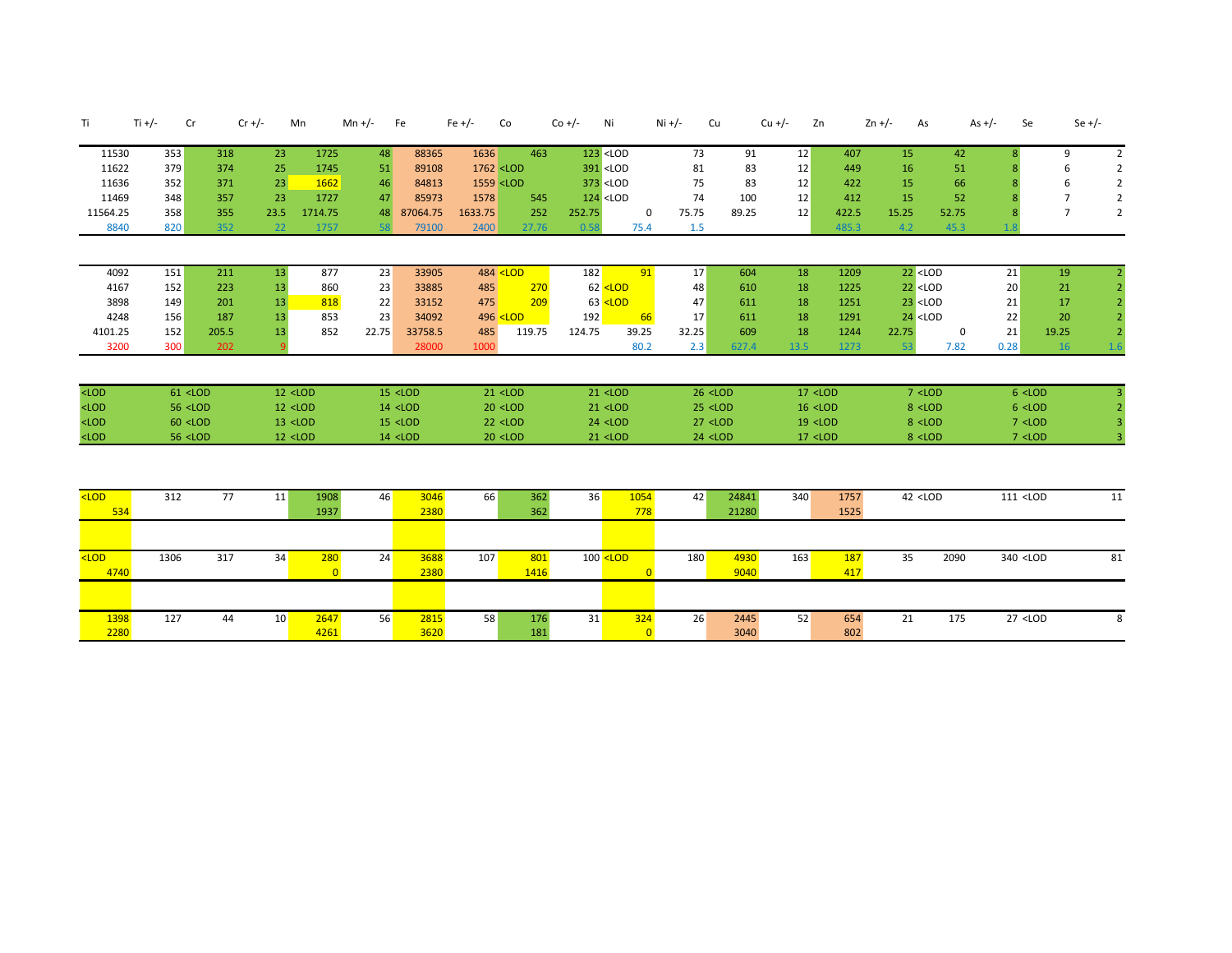| Rb                            | $Rb +/-$<br>Sr                                                                                                                                                                                                                                                                                                                                                                                                                                                                                                                                                                                                                                                                                                                                                                                                                                                                                                                                   |             | $Sr +/-$<br>Zr                                                                                                                                                                                                                                                                                                                                                                                                                                                                                                                                                                                                                                                                                                                                                                                                               | $Zr +/-$ | Mo                                                                                                                                                                                                                                                                                                                                                                                                                                                                                                                                                                                                                                                                                                       |      | Mo +/-<br>Ag                                                                                                                                                                                                                                                                                                                                                                                                                                                                                                                                                                         | $Ag +/-$<br>Cd                                                                                                                                                                                                                                                                                                                                                                                                                                                            | $Cd +/-$<br>Sn                                                                                                                                                                                                                                                                                                                                                                        | $Sn +/-$<br>Sb                                                                                                                                                                                                                                                                                              | $Sb$ +/-     | - 1                                                                                                                                                                                                                          | $1 +/-$ | Ba                                                                                                                              | $Ba +/-$                    |
|-------------------------------|--------------------------------------------------------------------------------------------------------------------------------------------------------------------------------------------------------------------------------------------------------------------------------------------------------------------------------------------------------------------------------------------------------------------------------------------------------------------------------------------------------------------------------------------------------------------------------------------------------------------------------------------------------------------------------------------------------------------------------------------------------------------------------------------------------------------------------------------------------------------------------------------------------------------------------------------------|-------------|------------------------------------------------------------------------------------------------------------------------------------------------------------------------------------------------------------------------------------------------------------------------------------------------------------------------------------------------------------------------------------------------------------------------------------------------------------------------------------------------------------------------------------------------------------------------------------------------------------------------------------------------------------------------------------------------------------------------------------------------------------------------------------------------------------------------------|----------|----------------------------------------------------------------------------------------------------------------------------------------------------------------------------------------------------------------------------------------------------------------------------------------------------------------------------------------------------------------------------------------------------------------------------------------------------------------------------------------------------------------------------------------------------------------------------------------------------------------------------------------------------------------------------------------------------------|------|--------------------------------------------------------------------------------------------------------------------------------------------------------------------------------------------------------------------------------------------------------------------------------------------------------------------------------------------------------------------------------------------------------------------------------------------------------------------------------------------------------------------------------------------------------------------------------------|---------------------------------------------------------------------------------------------------------------------------------------------------------------------------------------------------------------------------------------------------------------------------------------------------------------------------------------------------------------------------------------------------------------------------------------------------------------------------|---------------------------------------------------------------------------------------------------------------------------------------------------------------------------------------------------------------------------------------------------------------------------------------------------------------------------------------------------------------------------------------|-------------------------------------------------------------------------------------------------------------------------------------------------------------------------------------------------------------------------------------------------------------------------------------------------------------|--------------|------------------------------------------------------------------------------------------------------------------------------------------------------------------------------------------------------------------------------|---------|---------------------------------------------------------------------------------------------------------------------------------|-----------------------------|
| 123                           | 4                                                                                                                                                                                                                                                                                                                                                                                                                                                                                                                                                                                                                                                                                                                                                                                                                                                                                                                                                | 114         | Δ.                                                                                                                                                                                                                                                                                                                                                                                                                                                                                                                                                                                                                                                                                                                                                                                                                           | 263      | 6                                                                                                                                                                                                                                                                                                                                                                                                                                                                                                                                                                                                                                                                                                        | 18   | $3$ <lod< td=""><td>43 <lod< td=""><td><math>56</math> <lod< td=""><td>96 <lod< td=""><td></td><td>98 <lod< td=""><td>641</td><td>1102</td><td>102</td></lod<></td></lod<></td></lod<></td></lod<></td></lod<>                                                                                                                                                                                                                                                                                                                                                                       | 43 <lod< td=""><td><math>56</math> <lod< td=""><td>96 <lod< td=""><td></td><td>98 <lod< td=""><td>641</td><td>1102</td><td>102</td></lod<></td></lod<></td></lod<></td></lod<>                                                                                                                                                                                                                                                                                            | $56$ <lod< td=""><td>96 <lod< td=""><td></td><td>98 <lod< td=""><td>641</td><td>1102</td><td>102</td></lod<></td></lod<></td></lod<>                                                                                                                                                                                                                                                  | 96 <lod< td=""><td></td><td>98 <lod< td=""><td>641</td><td>1102</td><td>102</td></lod<></td></lod<>                                                                                                                                                                                                         |              | 98 <lod< td=""><td>641</td><td>1102</td><td>102</td></lod<>                                                                                                                                                                  | 641     | 1102                                                                                                                            | 102                         |
| 119                           | $\overline{4}$                                                                                                                                                                                                                                                                                                                                                                                                                                                                                                                                                                                                                                                                                                                                                                                                                                                                                                                                   | 104         |                                                                                                                                                                                                                                                                                                                                                                                                                                                                                                                                                                                                                                                                                                                                                                                                                              | 270      | 6                                                                                                                                                                                                                                                                                                                                                                                                                                                                                                                                                                                                                                                                                                        | 13   | $3$ <lod< td=""><td>45 <lod< td=""><td>59 <lod< td=""><td><math>100</math> <lod< td=""><td></td><td>103 <lod< td=""><td>676</td><td>1190</td><td>110</td></lod<></td></lod<></td></lod<></td></lod<></td></lod<>                                                                                                                                                                                                                                                                                                                                                                     | 45 <lod< td=""><td>59 <lod< td=""><td><math>100</math> <lod< td=""><td></td><td>103 <lod< td=""><td>676</td><td>1190</td><td>110</td></lod<></td></lod<></td></lod<></td></lod<>                                                                                                                                                                                                                                                                                          | 59 <lod< td=""><td><math>100</math> <lod< td=""><td></td><td>103 <lod< td=""><td>676</td><td>1190</td><td>110</td></lod<></td></lod<></td></lod<>                                                                                                                                                                                                                                     | $100$ <lod< td=""><td></td><td>103 <lod< td=""><td>676</td><td>1190</td><td>110</td></lod<></td></lod<>                                                                                                                                                                                                     |              | 103 <lod< td=""><td>676</td><td>1190</td><td>110</td></lod<>                                                                                                                                                                 | 676     | 1190                                                                                                                            | 110                         |
| 121                           | $\overline{a}$                                                                                                                                                                                                                                                                                                                                                                                                                                                                                                                                                                                                                                                                                                                                                                                                                                                                                                                                   | 106         |                                                                                                                                                                                                                                                                                                                                                                                                                                                                                                                                                                                                                                                                                                                                                                                                                              | 271      | 6                                                                                                                                                                                                                                                                                                                                                                                                                                                                                                                                                                                                                                                                                                        | 15   | $3$ <lod< td=""><td>43 <lod< td=""><td><math>55</math> <lod< td=""><td>95 <lod< td=""><td></td><td>97 <lod< td=""><td>623</td><td>1148</td><td>102</td></lod<></td></lod<></td></lod<></td></lod<></td></lod<>                                                                                                                                                                                                                                                                                                                                                                       | 43 <lod< td=""><td><math>55</math> <lod< td=""><td>95 <lod< td=""><td></td><td>97 <lod< td=""><td>623</td><td>1148</td><td>102</td></lod<></td></lod<></td></lod<></td></lod<>                                                                                                                                                                                                                                                                                            | $55$ <lod< td=""><td>95 <lod< td=""><td></td><td>97 <lod< td=""><td>623</td><td>1148</td><td>102</td></lod<></td></lod<></td></lod<>                                                                                                                                                                                                                                                  | 95 <lod< td=""><td></td><td>97 <lod< td=""><td>623</td><td>1148</td><td>102</td></lod<></td></lod<>                                                                                                                                                                                                         |              | 97 <lod< td=""><td>623</td><td>1148</td><td>102</td></lod<>                                                                                                                                                                  | 623     | 1148                                                                                                                            | 102                         |
| 117                           | $\overline{a}$                                                                                                                                                                                                                                                                                                                                                                                                                                                                                                                                                                                                                                                                                                                                                                                                                                                                                                                                   | 109         |                                                                                                                                                                                                                                                                                                                                                                                                                                                                                                                                                                                                                                                                                                                                                                                                                              | 274      | $6$ <lod< td=""><td></td><td><math>10</math> <lod< td=""><td><math>43</math> <lod< td=""><td><math>55</math> <lod< td=""><td>94 <lod< td=""><td></td><td>96 <lod< td=""><td>629</td><td>1082</td><td>101</td></lod<></td></lod<></td></lod<></td></lod<></td></lod<></td></lod<>                                                                                                                                                                                                                                                                                                                                                                                                                         |      | $10$ <lod< td=""><td><math>43</math> <lod< td=""><td><math>55</math> <lod< td=""><td>94 <lod< td=""><td></td><td>96 <lod< td=""><td>629</td><td>1082</td><td>101</td></lod<></td></lod<></td></lod<></td></lod<></td></lod<>                                                                                                                                                                                                                                                                                                                                                         | $43$ <lod< td=""><td><math>55</math> <lod< td=""><td>94 <lod< td=""><td></td><td>96 <lod< td=""><td>629</td><td>1082</td><td>101</td></lod<></td></lod<></td></lod<></td></lod<>                                                                                                                                                                                                                                                                                          | $55$ <lod< td=""><td>94 <lod< td=""><td></td><td>96 <lod< td=""><td>629</td><td>1082</td><td>101</td></lod<></td></lod<></td></lod<>                                                                                                                                                                                                                                                  | 94 <lod< td=""><td></td><td>96 <lod< td=""><td>629</td><td>1082</td><td>101</td></lod<></td></lod<>                                                                                                                                                                                                         |              | 96 <lod< td=""><td>629</td><td>1082</td><td>101</td></lod<>                                                                                                                                                                  | 629     | 1082                                                                                                                            | 101                         |
| 120                           | $\overline{a}$                                                                                                                                                                                                                                                                                                                                                                                                                                                                                                                                                                                                                                                                                                                                                                                                                                                                                                                                   | 108.25      |                                                                                                                                                                                                                                                                                                                                                                                                                                                                                                                                                                                                                                                                                                                                                                                                                              | 269.5    | 6                                                                                                                                                                                                                                                                                                                                                                                                                                                                                                                                                                                                                                                                                                        | 11.5 | 4.75                                                                                                                                                                                                                                                                                                                                                                                                                                                                                                                                                                                 |                                                                                                                                                                                                                                                                                                                                                                                                                                                                           |                                                                                                                                                                                                                                                                                                                                                                                       |                                                                                                                                                                                                                                                                                                             |              |                                                                                                                                                                                                                              |         | 1130.5                                                                                                                          | 103.75                      |
| 127.7                         | 8.8                                                                                                                                                                                                                                                                                                                                                                                                                                                                                                                                                                                                                                                                                                                                                                                                                                                                                                                                              | 119.7       |                                                                                                                                                                                                                                                                                                                                                                                                                                                                                                                                                                                                                                                                                                                                                                                                                              |          |                                                                                                                                                                                                                                                                                                                                                                                                                                                                                                                                                                                                                                                                                                          |      |                                                                                                                                                                                                                                                                                                                                                                                                                                                                                                                                                                                      | 0.817                                                                                                                                                                                                                                                                                                                                                                                                                                                                     | 0.011                                                                                                                                                                                                                                                                                                                                                                                 |                                                                                                                                                                                                                                                                                                             | 5.6          | 0.24                                                                                                                                                                                                                         |         | 397.4                                                                                                                           | 3.2                         |
| 30                            | 2                                                                                                                                                                                                                                                                                                                                                                                                                                                                                                                                                                                                                                                                                                                                                                                                                                                                                                                                                | 225         | $\overline{4}$                                                                                                                                                                                                                                                                                                                                                                                                                                                                                                                                                                                                                                                                                                                                                                                                               | 261      | 5 <sup>1</sup>                                                                                                                                                                                                                                                                                                                                                                                                                                                                                                                                                                                                                                                                                           | 42   | $3$ <lod< td=""><td>35 <lod< td=""><td><math>44</math> <lod< td=""><td>74 <lod< td=""><td></td><td>74 <lod< td=""><td>546</td><td>552</td><td>52</td></lod<></td></lod<></td></lod<></td></lod<></td></lod<>                                                                                                                                                                                                                                                                                                                                                                         | 35 <lod< td=""><td><math>44</math> <lod< td=""><td>74 <lod< td=""><td></td><td>74 <lod< td=""><td>546</td><td>552</td><td>52</td></lod<></td></lod<></td></lod<></td></lod<>                                                                                                                                                                                                                                                                                              | $44$ <lod< td=""><td>74 <lod< td=""><td></td><td>74 <lod< td=""><td>546</td><td>552</td><td>52</td></lod<></td></lod<></td></lod<>                                                                                                                                                                                                                                                    | 74 <lod< td=""><td></td><td>74 <lod< td=""><td>546</td><td>552</td><td>52</td></lod<></td></lod<>                                                                                                                                                                                                           |              | 74 <lod< td=""><td>546</td><td>552</td><td>52</td></lod<>                                                                                                                                                                    | 546     | 552                                                                                                                             | 52                          |
| 33                            | 2                                                                                                                                                                                                                                                                                                                                                                                                                                                                                                                                                                                                                                                                                                                                                                                                                                                                                                                                                | 218         | 4                                                                                                                                                                                                                                                                                                                                                                                                                                                                                                                                                                                                                                                                                                                                                                                                                            | 252      |                                                                                                                                                                                                                                                                                                                                                                                                                                                                                                                                                                                                                                                                                                          | 41   | $3$ <lod< td=""><td>35<br/>49</td><td><math>15</math> <lod< td=""><td>73 <lod< td=""><td></td><td>72 <lod< td=""><td>552</td><td>539</td><td>52</td></lod<></td></lod<></td></lod<></td></lod<>                                                                                                                                                                                                                                                                                                                                                                                      | 35<br>49                                                                                                                                                                                                                                                                                                                                                                                                                                                                  | $15$ <lod< td=""><td>73 <lod< td=""><td></td><td>72 <lod< td=""><td>552</td><td>539</td><td>52</td></lod<></td></lod<></td></lod<>                                                                                                                                                                                                                                                    | 73 <lod< td=""><td></td><td>72 <lod< td=""><td>552</td><td>539</td><td>52</td></lod<></td></lod<>                                                                                                                                                                                                           |              | 72 <lod< td=""><td>552</td><td>539</td><td>52</td></lod<>                                                                                                                                                                    | 552     | 539                                                                                                                             | 52                          |
| 30                            | 2                                                                                                                                                                                                                                                                                                                                                                                                                                                                                                                                                                                                                                                                                                                                                                                                                                                                                                                                                | 226         | 4                                                                                                                                                                                                                                                                                                                                                                                                                                                                                                                                                                                                                                                                                                                                                                                                                            | 256      | 5                                                                                                                                                                                                                                                                                                                                                                                                                                                                                                                                                                                                                                                                                                        | 42   | $3$ <lod< td=""><td>35 <lod< td=""><td>44 <lod< td=""><td>73 <lod< td=""><td></td><td>73 <lod< td=""><td>547</td><td>548</td><td>51</td></lod<></td></lod<></td></lod<></td></lod<></td></lod<>                                                                                                                                                                                                                                                                                                                                                                                      | 35 <lod< td=""><td>44 <lod< td=""><td>73 <lod< td=""><td></td><td>73 <lod< td=""><td>547</td><td>548</td><td>51</td></lod<></td></lod<></td></lod<></td></lod<>                                                                                                                                                                                                                                                                                                           | 44 <lod< td=""><td>73 <lod< td=""><td></td><td>73 <lod< td=""><td>547</td><td>548</td><td>51</td></lod<></td></lod<></td></lod<>                                                                                                                                                                                                                                                      | 73 <lod< td=""><td></td><td>73 <lod< td=""><td>547</td><td>548</td><td>51</td></lod<></td></lod<>                                                                                                                                                                                                           |              | 73 <lod< td=""><td>547</td><td>548</td><td>51</td></lod<>                                                                                                                                                                    | 547     | 548                                                                                                                             | 51                          |
| 30                            |                                                                                                                                                                                                                                                                                                                                                                                                                                                                                                                                                                                                                                                                                                                                                                                                                                                                                                                                                  | 236         | 5                                                                                                                                                                                                                                                                                                                                                                                                                                                                                                                                                                                                                                                                                                                                                                                                                            | 263      | 5                                                                                                                                                                                                                                                                                                                                                                                                                                                                                                                                                                                                                                                                                                        | 45   | $3$ <lod< td=""><td>36 <lod< td=""><td>45 <lod< td=""><td>75 <lod< td=""><td></td><td>76 <lod< td=""><td>564</td><td>508</td><td>52</td></lod<></td></lod<></td></lod<></td></lod<></td></lod<>                                                                                                                                                                                                                                                                                                                                                                                      | 36 <lod< td=""><td>45 <lod< td=""><td>75 <lod< td=""><td></td><td>76 <lod< td=""><td>564</td><td>508</td><td>52</td></lod<></td></lod<></td></lod<></td></lod<>                                                                                                                                                                                                                                                                                                           | 45 <lod< td=""><td>75 <lod< td=""><td></td><td>76 <lod< td=""><td>564</td><td>508</td><td>52</td></lod<></td></lod<></td></lod<>                                                                                                                                                                                                                                                      | 75 <lod< td=""><td></td><td>76 <lod< td=""><td>564</td><td>508</td><td>52</td></lod<></td></lod<>                                                                                                                                                                                                           |              | 76 <lod< td=""><td>564</td><td>508</td><td>52</td></lod<>                                                                                                                                                                    | 564     | 508                                                                                                                             | 52                          |
| 30.75                         | $\overline{2}$                                                                                                                                                                                                                                                                                                                                                                                                                                                                                                                                                                                                                                                                                                                                                                                                                                                                                                                                   | 226.25      | 4.25                                                                                                                                                                                                                                                                                                                                                                                                                                                                                                                                                                                                                                                                                                                                                                                                                         | 258      | 4.75                                                                                                                                                                                                                                                                                                                                                                                                                                                                                                                                                                                                                                                                                                     | 42.5 |                                                                                                                                                                                                                                                                                                                                                                                                                                                                                                                                                                                      |                                                                                                                                                                                                                                                                                                                                                                                                                                                                           |                                                                                                                                                                                                                                                                                                                                                                                       |                                                                                                                                                                                                                                                                                                             |              |                                                                                                                                                                                                                              |         | 536.75                                                                                                                          | 51.75                       |
|                               |                                                                                                                                                                                                                                                                                                                                                                                                                                                                                                                                                                                                                                                                                                                                                                                                                                                                                                                                                  |             |                                                                                                                                                                                                                                                                                                                                                                                                                                                                                                                                                                                                                                                                                                                                                                                                                              |          |                                                                                                                                                                                                                                                                                                                                                                                                                                                                                                                                                                                                                                                                                                          | 46.7 |                                                                                                                                                                                                                                                                                                                                                                                                                                                                                                                                                                                      | 12.78                                                                                                                                                                                                                                                                                                                                                                                                                                                                     | 0.72                                                                                                                                                                                                                                                                                                                                                                                  |                                                                                                                                                                                                                                                                                                             |              |                                                                                                                                                                                                                              |         |                                                                                                                                 |                             |
| $<$ LOD<br>$<$ LOD<br>$<$ LOD | $3$ <lod<br><math>3</math> <lod<br><math>3</math> <lod< th=""><th></th><th><math>3</math> <lod<br><math>3</math> <lod<br><math>4</math> <lod< th=""><th></th><th><math>5</math> <lod<br><math>5</math> <lod<br><math>5</math> <lod< th=""><th></th><th><math>7</math> <lod<br><math>7</math> <lod<br><math>7</math> <lod< th=""><th><math>34</math> <lod<br>34 <lod<br>36 <lod< th=""><th><math>45</math> <lod<br>44 <lod<br>47 <lod< th=""><th>77<br/>77 <lod<br>80 <lod< th=""><th>81</th><th><math>27</math> <lod<br>79 <lod<br>82 <lod< th=""><th></th><th><math>66</math> <lod<br><math>72</math> <lod<br><math>76</math> <lod< th=""><th>32<br/>30<sub>o</sub><br/>34</th></lod<></lod<br></lod<br></th></lod<></lod<br></lod<br></th></lod<></lod<br></th></lod<></lod<br></lod<br></th></lod<></lod<br></lod<br></th></lod<></lod<br></lod<br></th></lod<></lod<br></lod<br></th></lod<></lod<br></lod<br></th></lod<></lod<br></lod<br> |             | $3$ <lod<br><math>3</math> <lod<br><math>4</math> <lod< th=""><th></th><th><math>5</math> <lod<br><math>5</math> <lod<br><math>5</math> <lod< th=""><th></th><th><math>7</math> <lod<br><math>7</math> <lod<br><math>7</math> <lod< th=""><th><math>34</math> <lod<br>34 <lod<br>36 <lod< th=""><th><math>45</math> <lod<br>44 <lod<br>47 <lod< th=""><th>77<br/>77 <lod<br>80 <lod< th=""><th>81</th><th><math>27</math> <lod<br>79 <lod<br>82 <lod< th=""><th></th><th><math>66</math> <lod<br><math>72</math> <lod<br><math>76</math> <lod< th=""><th>32<br/>30<sub>o</sub><br/>34</th></lod<></lod<br></lod<br></th></lod<></lod<br></lod<br></th></lod<></lod<br></th></lod<></lod<br></lod<br></th></lod<></lod<br></lod<br></th></lod<></lod<br></lod<br></th></lod<></lod<br></lod<br></th></lod<></lod<br></lod<br> |          | $5$ <lod<br><math>5</math> <lod<br><math>5</math> <lod< th=""><th></th><th><math>7</math> <lod<br><math>7</math> <lod<br><math>7</math> <lod< th=""><th><math>34</math> <lod<br>34 <lod<br>36 <lod< th=""><th><math>45</math> <lod<br>44 <lod<br>47 <lod< th=""><th>77<br/>77 <lod<br>80 <lod< th=""><th>81</th><th><math>27</math> <lod<br>79 <lod<br>82 <lod< th=""><th></th><th><math>66</math> <lod<br><math>72</math> <lod<br><math>76</math> <lod< th=""><th>32<br/>30<sub>o</sub><br/>34</th></lod<></lod<br></lod<br></th></lod<></lod<br></lod<br></th></lod<></lod<br></th></lod<></lod<br></lod<br></th></lod<></lod<br></lod<br></th></lod<></lod<br></lod<br></th></lod<></lod<br></lod<br> |      | $7$ <lod<br><math>7</math> <lod<br><math>7</math> <lod< th=""><th><math>34</math> <lod<br>34 <lod<br>36 <lod< th=""><th><math>45</math> <lod<br>44 <lod<br>47 <lod< th=""><th>77<br/>77 <lod<br>80 <lod< th=""><th>81</th><th><math>27</math> <lod<br>79 <lod<br>82 <lod< th=""><th></th><th><math>66</math> <lod<br><math>72</math> <lod<br><math>76</math> <lod< th=""><th>32<br/>30<sub>o</sub><br/>34</th></lod<></lod<br></lod<br></th></lod<></lod<br></lod<br></th></lod<></lod<br></th></lod<></lod<br></lod<br></th></lod<></lod<br></lod<br></th></lod<></lod<br></lod<br> | $34$ <lod<br>34 <lod<br>36 <lod< th=""><th><math>45</math> <lod<br>44 <lod<br>47 <lod< th=""><th>77<br/>77 <lod<br>80 <lod< th=""><th>81</th><th><math>27</math> <lod<br>79 <lod<br>82 <lod< th=""><th></th><th><math>66</math> <lod<br><math>72</math> <lod<br><math>76</math> <lod< th=""><th>32<br/>30<sub>o</sub><br/>34</th></lod<></lod<br></lod<br></th></lod<></lod<br></lod<br></th></lod<></lod<br></th></lod<></lod<br></lod<br></th></lod<></lod<br></lod<br> | $45$ <lod<br>44 <lod<br>47 <lod< th=""><th>77<br/>77 <lod<br>80 <lod< th=""><th>81</th><th><math>27</math> <lod<br>79 <lod<br>82 <lod< th=""><th></th><th><math>66</math> <lod<br><math>72</math> <lod<br><math>76</math> <lod< th=""><th>32<br/>30<sub>o</sub><br/>34</th></lod<></lod<br></lod<br></th></lod<></lod<br></lod<br></th></lod<></lod<br></th></lod<></lod<br></lod<br> | 77<br>77 <lod<br>80 <lod< th=""><th>81</th><th><math>27</math> <lod<br>79 <lod<br>82 <lod< th=""><th></th><th><math>66</math> <lod<br><math>72</math> <lod<br><math>76</math> <lod< th=""><th>32<br/>30<sub>o</sub><br/>34</th></lod<></lod<br></lod<br></th></lod<></lod<br></lod<br></th></lod<></lod<br> | 81           | $27$ <lod<br>79 <lod<br>82 <lod< th=""><th></th><th><math>66</math> <lod<br><math>72</math> <lod<br><math>76</math> <lod< th=""><th>32<br/>30<sub>o</sub><br/>34</th></lod<></lod<br></lod<br></th></lod<></lod<br></lod<br> |         | $66$ <lod<br><math>72</math> <lod<br><math>76</math> <lod< th=""><th>32<br/>30<sub>o</sub><br/>34</th></lod<></lod<br></lod<br> | 32<br>30 <sub>o</sub><br>34 |
| $<$ LOD                       | $3$ <lod< td=""><td></td><td><math>3</math> <lod< td=""><td></td><td><math>5</math> &lt; LOD</td><td></td><td><math>7</math> <lod< td=""><td>33 <lod< td=""><td>44 <lod< td=""><td><math>77</math> <lod< td=""><td></td><td>79 <lod< td=""><td></td><td>69 <lod< td=""><td>30</td></lod<></td></lod<></td></lod<></td></lod<></td></lod<></td></lod<></td></lod<></td></lod<>                                                                                                                                                                                                                                                                                                                                                                                                                                                                                                                                                                    |             | $3$ <lod< td=""><td></td><td><math>5</math> &lt; LOD</td><td></td><td><math>7</math> <lod< td=""><td>33 <lod< td=""><td>44 <lod< td=""><td><math>77</math> <lod< td=""><td></td><td>79 <lod< td=""><td></td><td>69 <lod< td=""><td>30</td></lod<></td></lod<></td></lod<></td></lod<></td></lod<></td></lod<></td></lod<>                                                                                                                                                                                                                                                                                                                                                                                                                                                                                                    |          | $5$ < LOD                                                                                                                                                                                                                                                                                                                                                                                                                                                                                                                                                                                                                                                                                                |      | $7$ <lod< td=""><td>33 <lod< td=""><td>44 <lod< td=""><td><math>77</math> <lod< td=""><td></td><td>79 <lod< td=""><td></td><td>69 <lod< td=""><td>30</td></lod<></td></lod<></td></lod<></td></lod<></td></lod<></td></lod<>                                                                                                                                                                                                                                                                                                                                                         | 33 <lod< td=""><td>44 <lod< td=""><td><math>77</math> <lod< td=""><td></td><td>79 <lod< td=""><td></td><td>69 <lod< td=""><td>30</td></lod<></td></lod<></td></lod<></td></lod<></td></lod<>                                                                                                                                                                                                                                                                              | 44 <lod< td=""><td><math>77</math> <lod< td=""><td></td><td>79 <lod< td=""><td></td><td>69 <lod< td=""><td>30</td></lod<></td></lod<></td></lod<></td></lod<>                                                                                                                                                                                                                         | $77$ <lod< td=""><td></td><td>79 <lod< td=""><td></td><td>69 <lod< td=""><td>30</td></lod<></td></lod<></td></lod<>                                                                                                                                                                                         |              | 79 <lod< td=""><td></td><td>69 <lod< td=""><td>30</td></lod<></td></lod<>                                                                                                                                                    |         | 69 <lod< td=""><td>30</td></lod<>                                                                                               | 30                          |
| 17                            | 2 <sup>1</sup>                                                                                                                                                                                                                                                                                                                                                                                                                                                                                                                                                                                                                                                                                                                                                                                                                                                                                                                                   | 152<br>161  | $\overline{4}$                                                                                                                                                                                                                                                                                                                                                                                                                                                                                                                                                                                                                                                                                                                                                                                                               | 169      | $5$ <lod< th=""><th></th><th>10<br/>106</th><th><math>15</math> <lod< th=""><th>60</th><th>309<br/>38<br/>315</th><th>4187<br/>3464</th><th>76<br/>1006</th><th>241</th><th>659<br/>1075</th><th>47</th></lod<></th></lod<>                                                                                                                                                                                                                                                                                                                                                                                                                                                                              |      | 10<br>106                                                                                                                                                                                                                                                                                                                                                                                                                                                                                                                                                                            | $15$ <lod< th=""><th>60</th><th>309<br/>38<br/>315</th><th>4187<br/>3464</th><th>76<br/>1006</th><th>241</th><th>659<br/>1075</th><th>47</th></lod<>                                                                                                                                                                                                                                                                                                                      | 60                                                                                                                                                                                                                                                                                                                                                                                    | 309<br>38<br>315                                                                                                                                                                                                                                                                                            | 4187<br>3464 | 76<br>1006                                                                                                                                                                                                                   | 241     | 659<br>1075                                                                                                                     | 47                          |
|                               |                                                                                                                                                                                                                                                                                                                                                                                                                                                                                                                                                                                                                                                                                                                                                                                                                                                                                                                                                  |             |                                                                                                                                                                                                                                                                                                                                                                                                                                                                                                                                                                                                                                                                                                                                                                                                                              |          |                                                                                                                                                                                                                                                                                                                                                                                                                                                                                                                                                                                                                                                                                                          |      |                                                                                                                                                                                                                                                                                                                                                                                                                                                                                                                                                                                      |                                                                                                                                                                                                                                                                                                                                                                                                                                                                           |                                                                                                                                                                                                                                                                                                                                                                                       |                                                                                                                                                                                                                                                                                                             |              |                                                                                                                                                                                                                              |         |                                                                                                                                 |                             |
|                               |                                                                                                                                                                                                                                                                                                                                                                                                                                                                                                                                                                                                                                                                                                                                                                                                                                                                                                                                                  |             |                                                                                                                                                                                                                                                                                                                                                                                                                                                                                                                                                                                                                                                                                                                                                                                                                              |          |                                                                                                                                                                                                                                                                                                                                                                                                                                                                                                                                                                                                                                                                                                          |      |                                                                                                                                                                                                                                                                                                                                                                                                                                                                                                                                                                                      |                                                                                                                                                                                                                                                                                                                                                                                                                                                                           |                                                                                                                                                                                                                                                                                                                                                                                       |                                                                                                                                                                                                                                                                                                             |              |                                                                                                                                                                                                                              |         |                                                                                                                                 |                             |
| $<$ LOD                       | 31                                                                                                                                                                                                                                                                                                                                                                                                                                                                                                                                                                                                                                                                                                                                                                                                                                                                                                                                               | 460<br>2454 | $18$ <lod< td=""><td></td><td>25</td><td>31</td><td><math>7</math> &lt; LOD</td><td>87 <lod< td=""><td>116</td><td><math>71</math> <lod<br>393<br/>1497</lod<br></td><td>226</td><td>203 <lod< td=""><td>1120</td><td>9641<br/>102078</td><td>317</td></lod<></td></lod<></td></lod<>                                                                                                                                                                                                                                                                                                                                                                                                                                                                                                                                        |          | 25                                                                                                                                                                                                                                                                                                                                                                                                                                                                                                                                                                                                                                                                                                       | 31   | $7$ < LOD                                                                                                                                                                                                                                                                                                                                                                                                                                                                                                                                                                            | 87 <lod< td=""><td>116</td><td><math>71</math> <lod<br>393<br/>1497</lod<br></td><td>226</td><td>203 <lod< td=""><td>1120</td><td>9641<br/>102078</td><td>317</td></lod<></td></lod<>                                                                                                                                                                                                                                                                                     | 116                                                                                                                                                                                                                                                                                                                                                                                   | $71$ <lod<br>393<br/>1497</lod<br>                                                                                                                                                                                                                                                                          | 226          | 203 <lod< td=""><td>1120</td><td>9641<br/>102078</td><td>317</td></lod<>                                                                                                                                                     | 1120    | 9641<br>102078                                                                                                                  | 317                         |